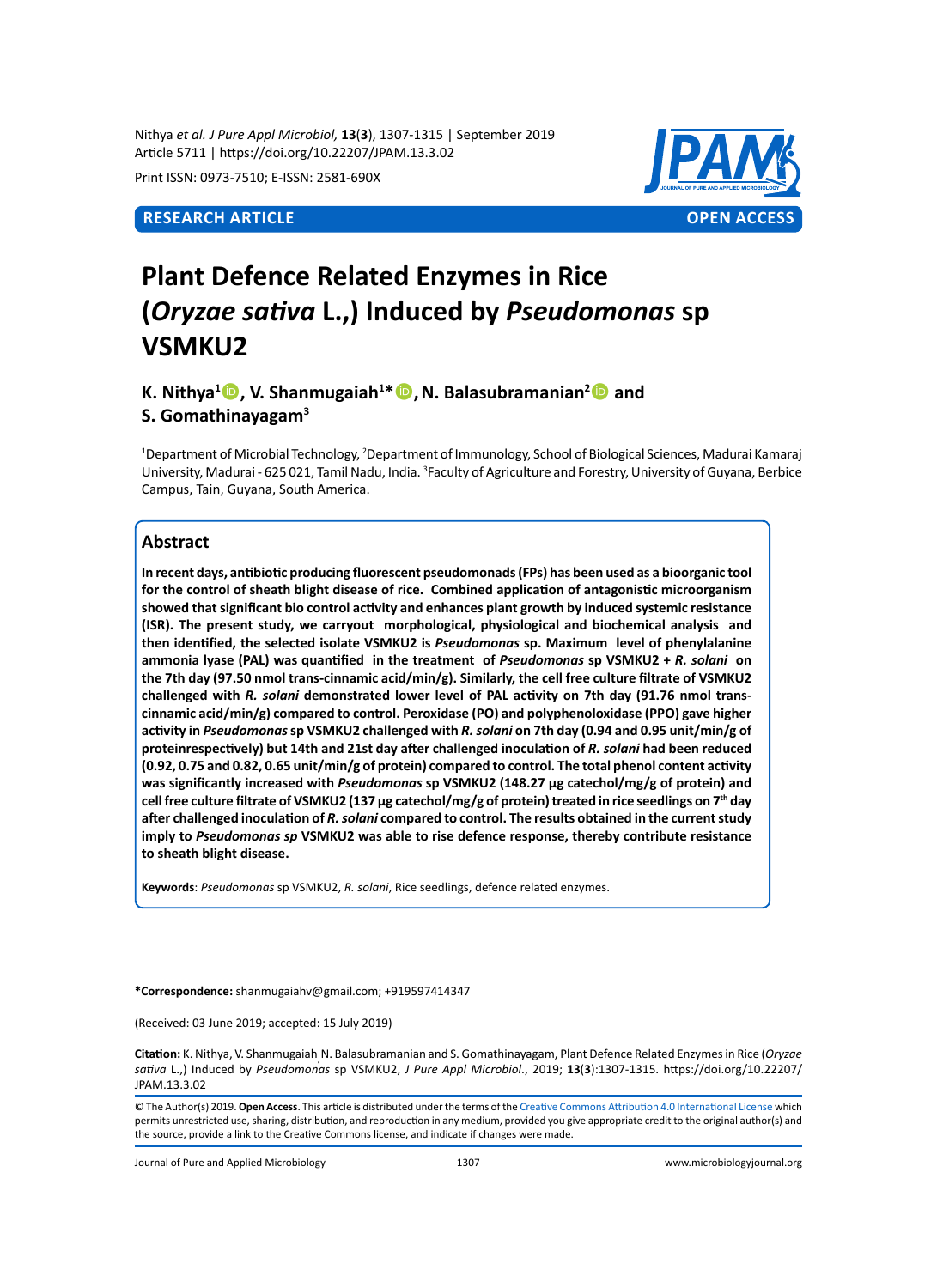#### **INTRODUCTION**

Sheath blight of rice (ShB) is a critical diseases caused by *Rhizoctonia solani***.** Rice yield was condensed up to 69% in tropical Asian countries like India and China<sup>1</sup>. For management of ShB of rice using chemical fungicides cause severe threat to the environment and public health. Earlier days, chemical fungicides are used for control of soil borne fungal pathogens, but these chemical fungicides persist in the agriculture ecosystem and cause toxicity to beneficial microbes and develop resistance to the plant pathogens<sup>2</sup>. Hence, we need to find out alternative approach for control of plant disease through bio control methods without causing any environmental problems and health hazards<sup>3</sup>. In recent days, biological control is one of the best choices and extensively documented as both safe and consistent clarification for sustainable agriculture. Bio control method is ecofriendly approach to minimize the risk of possible resistance under selection pressure<sup>4</sup>. Recent findings reported many microorganism considered as potential biocontrol agents such as *Pseudomonas aeruginosa* MML2212, *Burkholderia, Ceratobasidium, Bacillus pumilus* MTCC7615 and *Streptomyces aurantiogriseus* VSMGT10143,5-8. Among different beneficial microbial population, fluorescent pseudomonads have drawn much attention worldwide, since, it has plant growth promotion efficiency and major biocontrol potential for fungal pathogens. Moreover it does not cause any environmental problems and health hazards<sup>9</sup>. Fluorescent pseudomonads (FPs) are reported to be a major associated bacteria<sup>10</sup>. FPs demonstrates has the ability to produce IAA, ACC deaminase, siderophore, hydrogen cyanide and lytic enzymes. Previous report showed that FPs strains facilitate to raise seed germination, plant growth and yield <sup>11</sup>.

*Pseudomonas* spp are activates systemically in the plant system through induced systemic resistance (ISR). Recent report demonstrated that, plant growth promoting rhizobacteria (PGPR) activating defence genes encoding chitinase, POX, PPO and PAL in plants $12$ . *P. fluorescens* is providing plant growth promotion against plant diseases such as sheath blight, sheath rot, blast of rice, bacterial blight of cotton, ground nut, Pythium disease of tomato and hot pepper13-16. The ISR induced by *Pseudomonas* sp was established in bean, carnation, rice, cucumber and raddish $13,17-20$ .

Previous reports showed, the seed treatment with soil application of *P. fluorescens* DABBV4 enhanced seed germination and vigour index. Further, wilt disease was considerably reduced by *P. fluorescens* treated seeds challenge with R. solanacearum<sup>21</sup>. The objectives of the current study deal with the identification of selected isolate VSMKU2. To carry out green house experiment for sheath blight of rice with treatment of VSMKU2 and their cell free culture filtrate against *R. solani*. After 1-3 weeks of *R. solani* inoculation*,* we examine PAL, PO, PPO activity and total phenol content.

#### **MATERIALS AND METHODS**

#### **Antagonistic and Pathogenic culture collection and maintenance**

The culture collection and maintenance of selected antagonistic isolate VSMKU2 and pathogen *R. solani* were obtained from our lab culture collection in the Department of Microbial Technology, School of Biological Sciences, Madurai Kamaraj University, which was isolated from rice rhizosphere. Sheath blight disease causing R*. solani* was used in this study. The selected antagonistic isolate VSMKU2 and *R. solani* were kept at 4°C in King's B and Potato Dextrose Agar (PDA) for regular research work. For long time storage, the isolate VSMKU2 was stored in 40% glycerol at - 80°C.

#### **Morphology and Biochemical analysis**

The selected isolate VSMKU2 was identi ed by colony morphology, cells shape, including gram staining and pigmentation. The pyocyanin pigment was observed on King's B medium. Isolate VSMKU2 was observed as rod shape under light microscope by staining with Grams reaction. Biochemical analysis was performed by Bergey's Manual of Determinative Bacteriology<sup>22</sup>.

#### **Green house experiment**

The greenhouse experiments were performed in earthenware pots with rice seedling in complete randomized block design (CRBD) with triplicate. Wet nursery was organized in earthenware pots filled with sterilized field soil and rice seeds of IR-50 were sown as per the treatments. After 25 days, rice seedlings were transplanted to bigger pots for various treatments.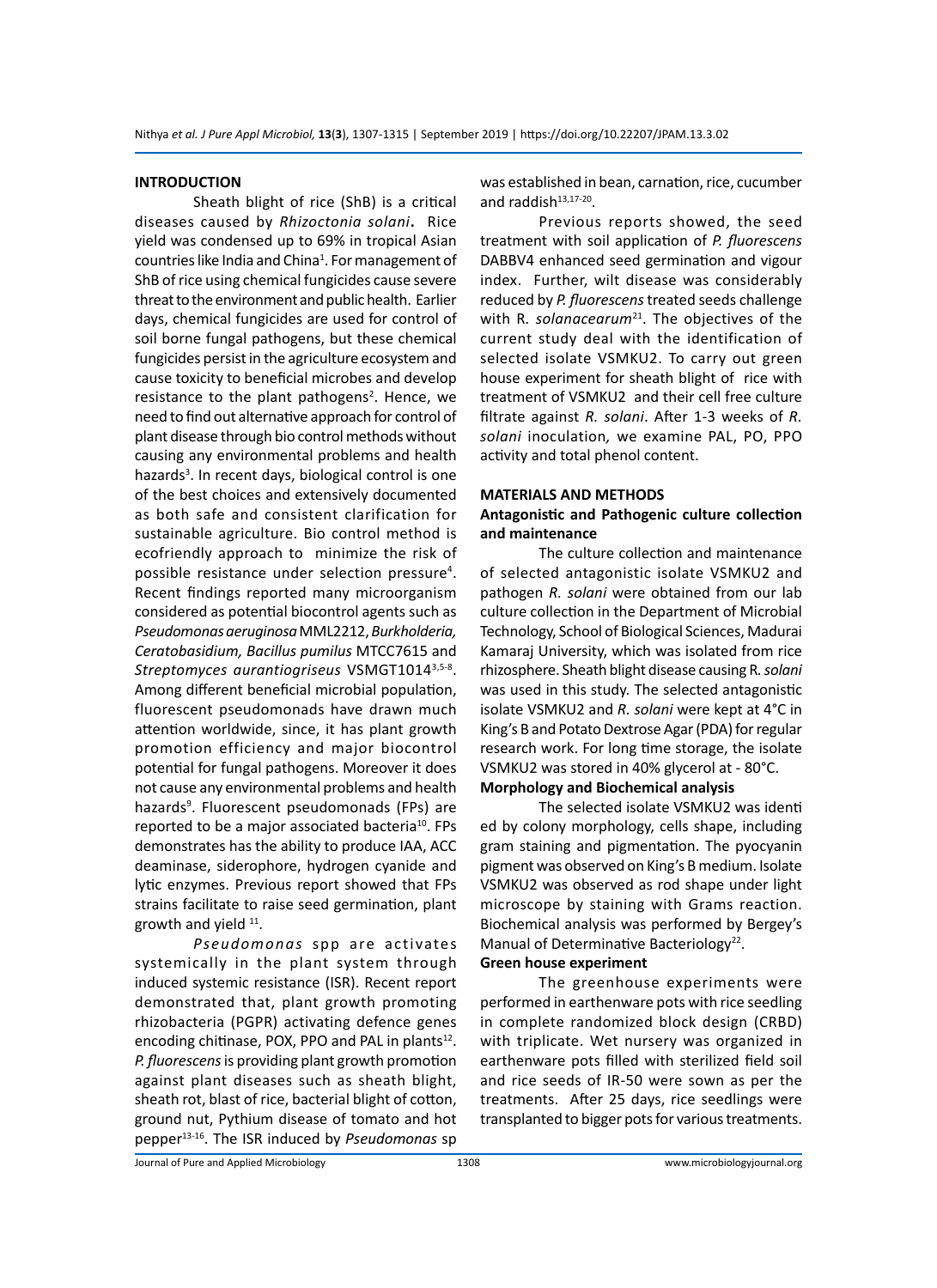#### *Pseudomonas* **sp VSMKU2 treatment and challenge inoculation with** *R. solani* **in green house**

*Pseudomonas* sp VSMKU2 was used for defence reaction against *R. solani*. The treatments included (1) Healthy control (IR-50 seeds treated with sterile distilled water) (2) Inoculation of 25g of *R. solani* hull/rice seedlings (3) *Pseudomonas* sp VSMKU2 treated in seeds + soil application (25 mL bacterial cells, 7 x 10<sup>8</sup> Cfu/ml) with *R. solani.* (4) A 25 ml of cell free culture filtrate of *Pseudomonas* sp VSMKU2 and *R. solani*. The treatments were duplicated for three times. In 21 days' time course of study, every one week interval; the samples were taken from all the treatments for defence related stress enzymes assay such as PAL, PO, PPO and total phenol.

#### **Preparation of rice leaf extracts**

Defence related enzyme assay was performed using rice leaf extracts. Rice leaves were collected on 7th, 14th and 21st days after challenged inoculation of *R. solani* and were stored at -80°C until extract was prepared. From all the treatments, rice leaves were collected every three rice seedlings about 10cm.

#### **Phenylalanine ammonia lyase (PAL)**

Phenylalanine ammonia lyase estimation was performed according to Dickerson *et al.*  $(1984)^{23}$ . Briefly, One gram of rice leaves were taken and homogenized then followed by the above said method.

#### **Peroxidase (PO)**

Peroxidise activity was carryout at 30°C by the method of Hammerschmidt et al **<sup>24</sup>**. Briefly one gram of rice leaves were homogenized using 2ml of 0.1 M phosphate buffer (pH 7.0) at 4 °C and then followed the above said method.

#### **Polyphenol Oxidase (PPO)**

Polyphenol oxidase activity was examined by the method of Mayer *et al.* (1965)<sup>25</sup>. One gram of rice leaf tissues were homogenized using two ml of 0.1 M sodium phosphate buffer (pH 6.5) and centrifuged at 16,000 g for 15 min at 4 °C and then followed by the above said method.

#### **Total phenol content**

Total phenol content was quantified according to Mayer *et al*, (1966)<sup>26</sup>. One gram of fresh leaf tissues were homogenized with 10 ml of 80% methanol and then followed the above mentioned method.

**Table 1.** Physiochemical and biochemical characteristics of *Pseudomonas* sp VSMKU2

| Test                                 | <b>Results</b>                     |
|--------------------------------------|------------------------------------|
| <b>Biochemical test</b>              |                                    |
| Gram's Staining                      |                                    |
| Motility                             | Motile                             |
| Colony                               | small, circular and                |
|                                      | vellow in colour                   |
| Pigment production                   | $\ddot{}$                          |
| Optimum temperature                  | $37^{\circ}$ C                     |
| for growth                           |                                    |
| Optimum pH for growth                | 7                                  |
| Salt tolerance for growth            | $0.1 - 1M$                         |
| Indole test                          | $\ddot{}$                          |
| Methyl red test                      |                                    |
| Voges-Proskauer                      |                                    |
| Citrate utilization                  | $\ddot{}$                          |
| Gelatin liquefaction                 | $\ddot{}$                          |
| Nitrate reduction                    | $\ddot{}$                          |
| TSI                                  | acid butt, alkaline                |
|                                      | slant, H <sub>2</sub> S production |
| Catalase                             | $\ddot{}$                          |
| Oxidase                              | $\ddot{}$                          |
| <b>Carbohydrate utilization test</b> |                                    |
| Glucose                              | $\ddot{}$                          |
| Fructose                             | $\ddot{}$                          |
| Sucrose                              | $\ddot{}$                          |
| Mannitol                             | $\ddot{}$                          |
| Lactose                              |                                    |
| Maltose                              |                                    |
| Xylose                               |                                    |
| Arabinose                            |                                    |
| Lytic enzyme Production              |                                    |
| Amylase                              | +                                  |
| Cellulase                            | $\ddot{}$                          |
| Gelatinase                           | $\ddot{}$                          |
| Protease                             | +                                  |
| Chitinase                            |                                    |
| Pectinase                            |                                    |

Note: - absence, + presence.

#### **Statistical analysis**

The pot experiments were carryout in a randomized design. The enzyme activity was presented as means ± standard deviations (S.D.) All treatments were repeated in triplicates with three plantlets per pots.

#### **RESULTS AND DISCUSSION**

## **Identification of VSMKU2 and Characterization**

PGPR have the ability to improve plant growth promotion and indirectly control fungal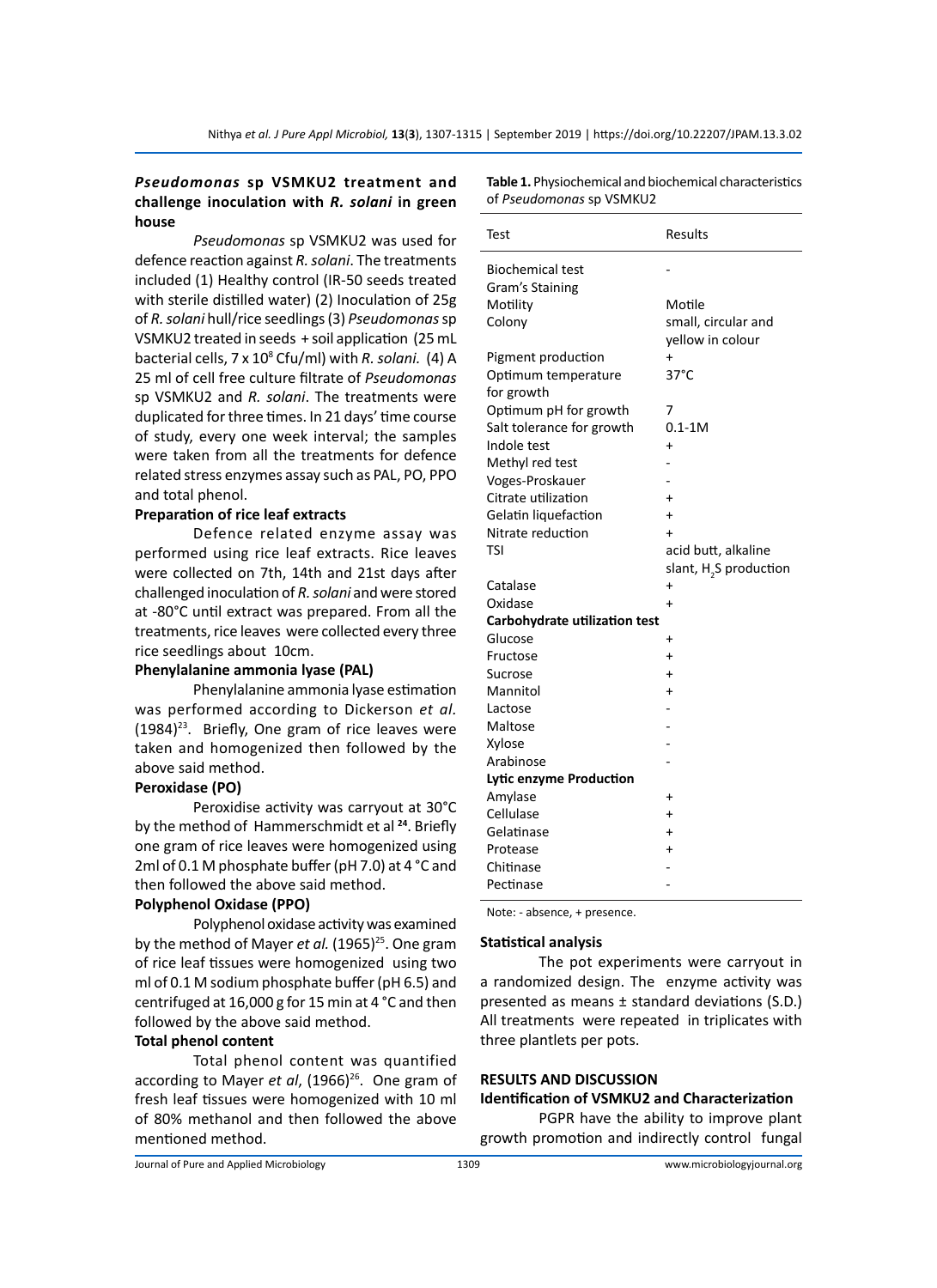pathogens like *R. solani*, *Pythium aphanidermatum*, *Colletotrichum orbiculare*, *Fusarium oxysporum*3, 27- <sup>29</sup>. In the same way the current study, discover the potential antagonistic rhizobacterium enhance rice defence related stress enzymes in the inoculation and noninoculation of pathogen *R. solani*. Based on the plant growth promotion and bio control potential against fungal pathogen *R. solani* by the isolate VSMKU2 (data not shown) was selected for



**Fig. 1.** Morphology of *Pseudomonas sp.* VSMKU2. Culture plate showing fluorescent pigment production under UV-transilluminator at 365 nm.

defence related stress enzymes in rice plants and its role for the management of sheath blight of rice.

#### **Morphology**

Isolate VSMKU2 exhibited good growth on King's B agar medium with fluorescent colonies (Fig.1). It secretes a variety of pigments, including blue-green (pyocyanin) in different growth media. Light microscopic visualization revealed that the VSMKU2 is a rod-shaped bacterial cell. The light microscope images of VSMKU2 exhibited a detailed structure showing a rod shape.

#### **Biochemical characteristics**

Biochemical tests exposed that the isolate VSMKU2 is a Gram negative organism. It demonstrates positive reactions such as oxidase, catalase, citrate utilization, indole production, nitrate reduction and triple sugar iron (acid butt, alkaline slant,  $H_2S$  production) tests. It exhibited negative reactions to MR and VP tests (Table 1). The isolate VSMKU2 effectively fermented for various carbon sources like glucose, fructose, sucrose and mannitol. However, it did not ferment arabinose, lactose, maltose and xylose (Table 1). The hydrolytic enzyme assay on different substrate amended medium was exposed, the VSMKU2 isolate secrete only amylase, cellulase, gelatinase and protease, however not produced pectinase and chitinase (Table 1) compared to control. Our



**Fig. 2.** Phenylalanine ammonia lyase (PAL) activity profile of rice leaves variety IR-50 in different treatments. T1- Healthy control (rice variety IR-50 treated with sterile distilled water); T2- Disease control (rice seed inoculated with *R. solani*); T3- *P. aeruginosa* VSMKU2 culture + *R. solani*; T4- *P. aeruginosa* VSMKU2 culture filtrate + *R. solani* at 7<sup>th</sup>, 14<sup>th</sup> and 21<sup>st</sup> day. The data represent the mean values based on three replicates in each treatment, Vertical bar indicate standard error.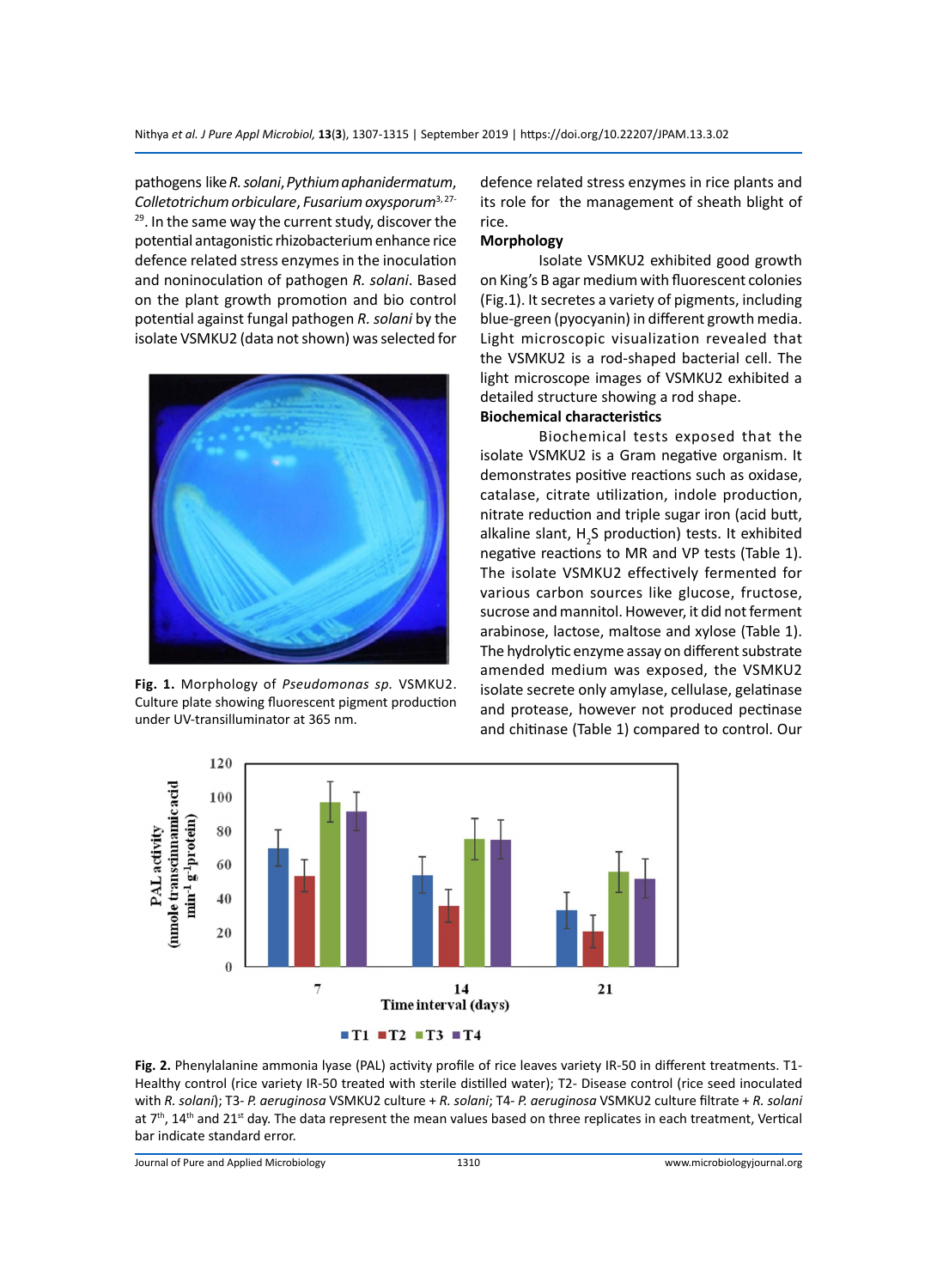present findings coherence with previous results 30-32.

#### **Induction of defence related stress enzymes**

Isolate VSMKU2 belongs to genus *Pseudomonas* sp were involved for the control of fungal and bacterial plant pathogens through antagonism, competition and by developing straight communications with host plants through Induced systemic resistance (ISR). In this study, we discuss the following defence related stress enzymes such as PAL, PO, PPO and total phenol. **Phenylalanine ammonia lyase (PAL)** 

The seed treatment and soil application of *Pseudomonas* sp VSMKU2 significantly induced maximum level of PAL activity (97.50 nmol transcinnamic acid/min/g) on  $7<sup>th</sup>$  day inoculation of R. *solani,* whereas 14th and 21st day after inoculation of *R. solani*, the PAL activity reduced compared





**Fig. 3.** Phenol oxidase (PO) activity profile of rice leaves variety IR-50 in different treatments. T1- Healthy control (rice variety IR-50 treated with sterile distilled water); T2- Disease control (rice seed inoculated with *R. solani*); T3- *P. aeruginosa* VSMKU2 culture + *R. solani*; T4- *P. aeruginosa* VSMKU2 culture filtrate + *R. solani* at 7th, 14th and 21st day. The data represent the mean values based on three replicates in each treatment, Vertical bar indicate standard error.



#### $TT1 = T2 = T3 = T4$

**Fig. 4.** Polyphenol oxidase (PPO) activity profile of rice leaves variety IR-50 in different treatments. T1- Healthy control (rice variety IR-50 treated with sterile distilled water); T2- Disease control (rice seed inoculated with *R. solani*); T3- *P. aeruginosa* VSMKU2 culture + *R. solani*; T4- *P. aeruginosa* VSMKU2 culture filtrate + *R. solani* at 7th,  $14<sup>th</sup>$  and  $21<sup>st</sup>$  day. The data represent the mean values based on three replicates in each treatment, Vertical bar indicate standard error.

Journal of Pure and Applied Microbiology 1311 www.microbiologyjournal.org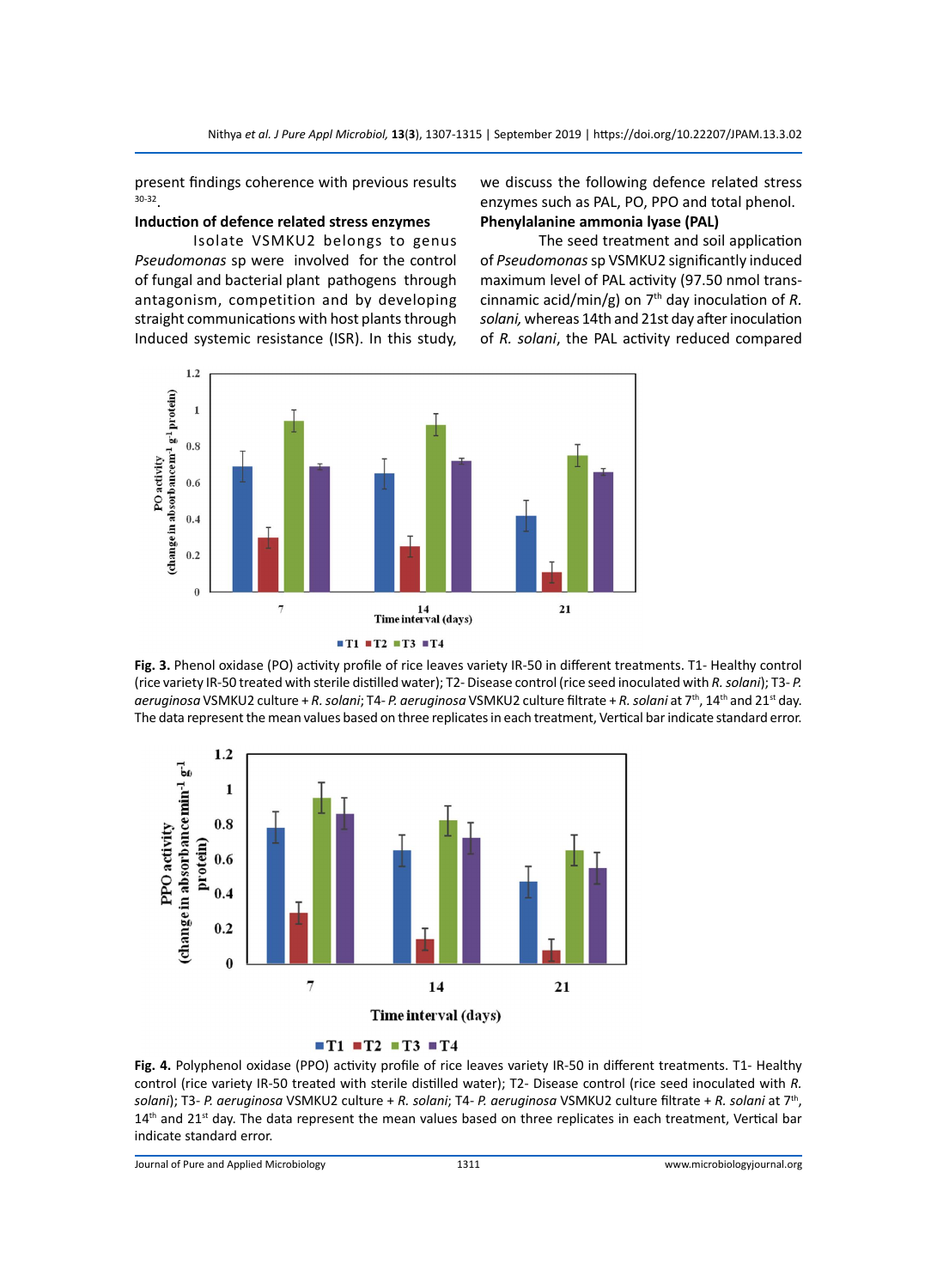to control (Fig. 2). But, the cell free treatment of *Pseudomonas* sp VSMKU2 about 20 to 30% reduction of PAL activity was observed for all three consequent days of evaluation compared to pathogen and untreated control. Similar result was reported by Reshma *et al.* (2018)<sup>33</sup>, showed that seed treatment and root dipping of *Pseudomonas* sp maximum in PAL activity on 7th day of challenge inoculation of *R. solani* in rice plants. Numerous fluorescent pseudomonads were showed to induce ISR<sup>33</sup>. Similarly, ISR condensed infection and enhanced plant growth promotion was reported in several crops $34$ . Since, PAL is the primary enzyme in phenylpropanoid metabolism and phenolics and phytoalexins which reduced the development of pathogen35. The present study showed increased PAL activity due to *Pseudomonas* sp VSMKU2 action, which has the capacity to prevent the establishment of *R. solani* in rice roots and leaves. PAL has been involved a significant task in phenylpropanoid pathway, since lignin is a major product. Lignin accumulation is a provoke defence mechanism and strengthening against infection development. Superior PAL activity by *Pseudomonas* spp was reported in tomato <sup>36</sup>, pearl millet<sup>37</sup>, cucumber<sup>12</sup>, tomato<sup>16, 20</sup> and mulberry<sup>38</sup>.

#### **Peroxidase (PO)**

Peroxidase is the principal enzyme during biosynthesis of lignin. Due to production of PO, it gives strengthening to plant tissues and avoids pathogen entry in to the plants. PO could afford fortification from oxidative stress, through which lipid peroxidation ensuing in damage to the macromolecules, thereby inhibiting photosynthesis and other enzyme activities. In our study, PO activity has been increased on 7th and 14th days of challenged inoculation of *R. solani* with *Pseudomonas* sp VSMKU2 as seed and soil treatment in rice seedlings compared to control. Whereas, in the cell free culture filtrate treatment showed significant activity of PO on 14th days after challenge inoculation of *R. solani* in comparison to other two (7th and 21st) consequent days (Fig. 3). In concurrence with our result, Podile and Lakshmi (1998)<sup>39</sup> reported that PO activity was increased in pea plants treated by *Bacillus subtilis* against *Fusarium udum* after 7 day of inoculation. On the other hand, PO level has been improved after immunization of pathogen and accomplish its greatest at 9th hours after *Ralstonia solancearum* inoculation in tomato plants. Similarly, PAL and PO lower activity was observed in tomato seedlings treated with *R.* 



Fig. 5. Profiling of total phenol content in rice leaves variety IR-50 in different treatments. T1- Healthy control (rice variety IR-50 treated with sterile distilled water); T2- Disease control (rice seed inoculated with *R. solani*); T3- *P. aeruginosa* VSMKU2 culture + *R. solani*; T4- *P. aeruginosa* VSMKU2 culture filtrate + *R. solani* at 7th, 14th and 21st day. The data represent the mean values based on three replicates in each treatment, Vertical bar indicate standard error.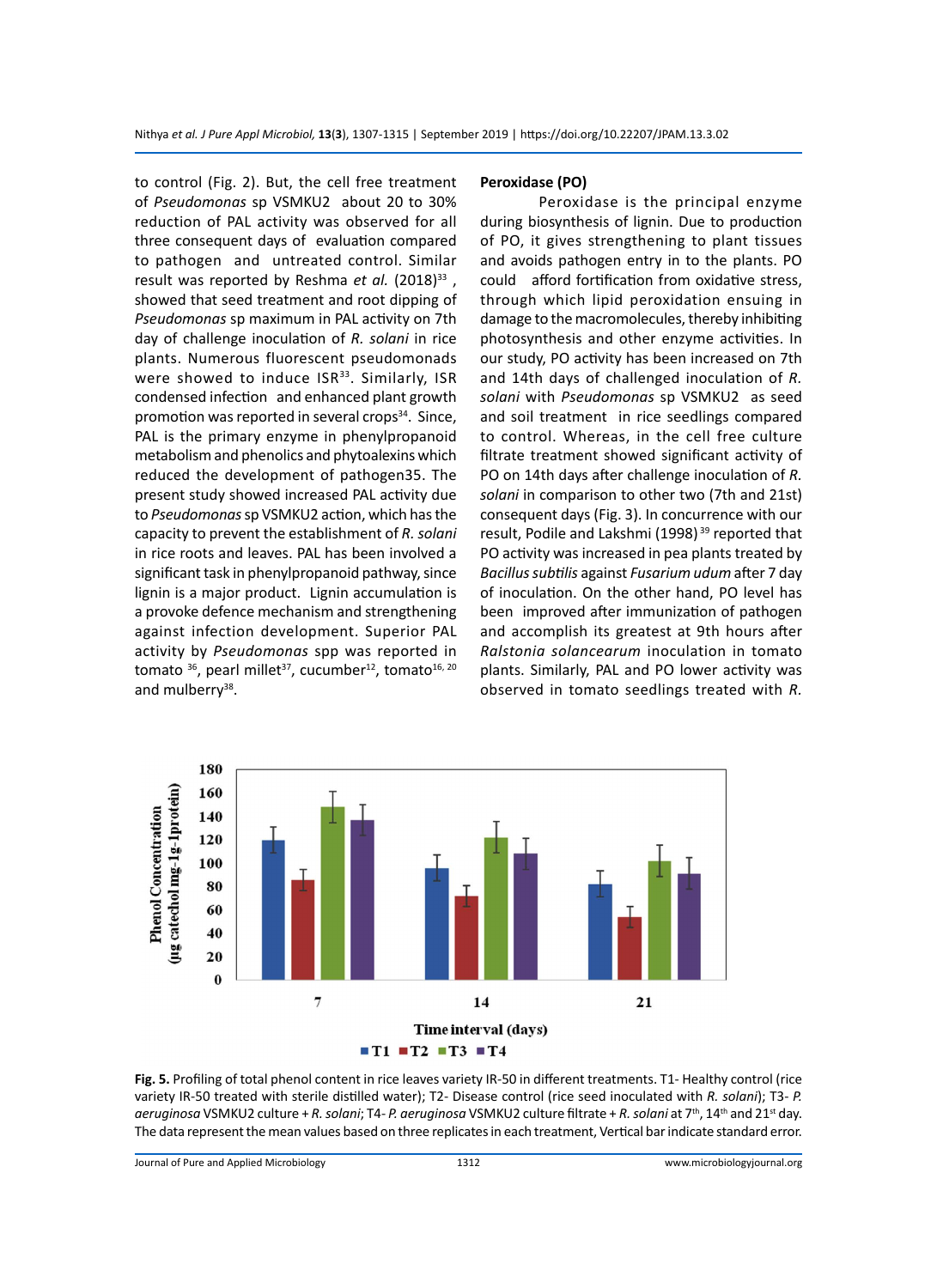*solancearum* but superior activity was noticed in plants treated with *Pseudomonas fluorescens*  and control seedlings<sup>40</sup>. The enhancement of PO activity obtains by *P. fluorescens* in various seedlings such as cucumber<sup>12</sup>, rice<sup>13</sup>, tomato<sup>16</sup> and mulberry<sup>38</sup>.

#### **Polyphenol oxidase (PPO)**

High level of PPO activity was recorded in seed treatment, soil application and culture filtrate of *Pseudomonas* sp VSMKU2 on 7th day of *R. solani* inoculation in rice seedlings compared to treated and untreated control (Fig. 4). Similar to other enzyme activity PPO level reduced on 14th and 21st day after pathogen inoculation. PPO catalyses, the oxidation of phenolic compounds to more toxic quinones are a key role in plant disease resistance. In tomato seedlings treated with *P. fluorescens*, the ISR induced PPO activities were observed. PPO activity was maximum in plant pre-treated with *P. fluorescens* and inoculation with *R. solanacearum*. In contrary, *R. solanacaerum* treated plants were showed PPO activity was less (Chen *et al*) 12. Also they reported that many rhizobacteria and *P. aphanidermatum* induce PPO activity in cucumber plants. PPO level was increased in *P. fluorescens* treated banana plants<sup>41</sup>, tomato<sup>20</sup> and mulberry<sup>38</sup>. **Total Phenol content**

Phenol content increased in seed treatment and soil application and cell free culture filtrate of *Pseudomonas* sp VSMKU2 on 7th day after the pathogen *R. solani* inoculation in rice seedlings compared to treated and untreated control (Fig. 5). Whereas, 14th and 21st day up on the pathogen inoculation, the activity of total phenol content almost same in both seed and soil application and culture filtrate of *Pseudomonas* sp VSMKU2 compared to control. Our result in coherence with the reports of Anita and Samiyappan  $(2012)^{42}$ , the induced defence mechanism exposed more amount of phenol present in bacterized rice roots treated with *Meloidogyne graminicola*. However, the accretion of phenol was reported after seven days of inoculation, where as maximum level of phenol was observed in bacterized seedlings on 14th day after nematode inoculation. Phenolic compounds are known to be a key role for plant defence mechanism against various pathogens. *P. fluorescens* liberate lytic enzymes to build up of phenolic compounds $15$  and secretion of indole acetic acids are involved in the phenol metabolism in plants $43$ .

#### **CONCLUSION**

The induction of ISR by beneficial rhizobacteurium can put forth for protective mechanism against soil borne pathogens. Hence, our present findings concluded that *Pseudomonas* sp VSMKU2 could be used as a bioinoculant for the management of sheath blight of rice.

#### **ACKNOWLEDGEMENTS**

The authors VS and KN are thankful to UGC, New Delhi, India for financial support. VS thankful to DBT- IPLS and DST- PURSE program for financial support and instrument facilities. VS and KN thankful to Chairperson, School of Biological Sciences for providing laboratory facilities.

#### **CONFLICT OF INTEREST**

The authors declares that there is no conflict of interest.

#### **AUTHOR'S CONTRIBUTION**

KN, contributed the data and drafted the manuscript. VS interpretation supervised and reviewed the manuscript. NB helped for preparation of figures, interpretation and draft improvisation. KN, VS and NB read and approved the manuscript.

#### **FUNDING**

University Grants Commission, New Delhi, India (39-214/2010 (SR) dated: 27.12.2010).

#### **DATA AVAILABILITY**

All datasets generated or analyzed during this study are included in the manuscript.

#### **ETHICS STATEMENT**

Not applicable.

#### **REFERENCES**

- 1. Rush M.C., Lee F. Rice sheath blight: a major rice disease. *Plant. Dis.*, 1983; **67**(7): 829-832. https://doi.org/10.1094/PD-67-829.
- 2. Rainey P.B., Moxon E.R. When being hyper keeps you fit. *Science*, 2000; **288**: 1186-1187. https://doi.org/10.1126/science.288.5469.1186.
- 3. Shanmugaiah V., Mathivanan N., Varghese B. Purification,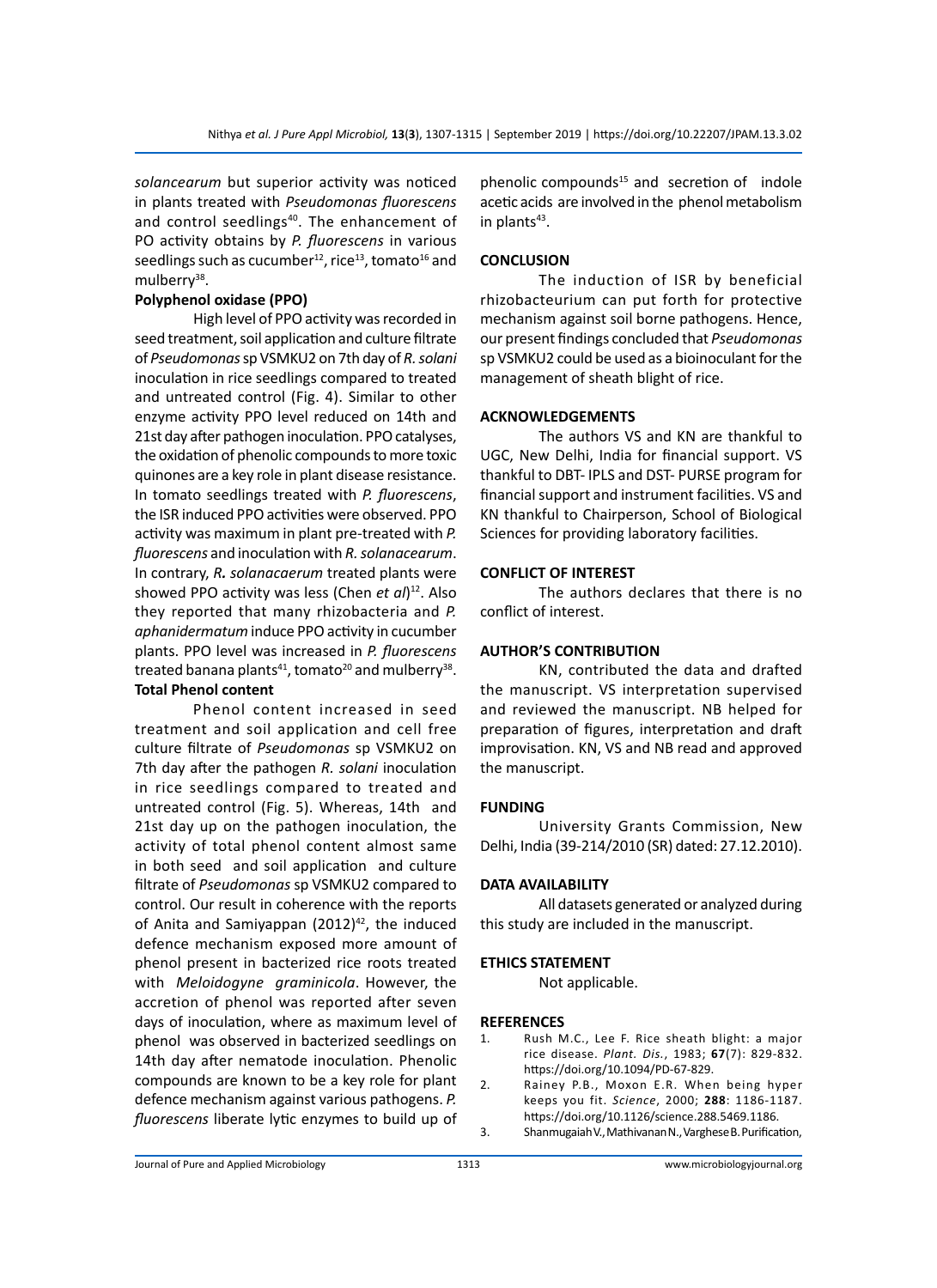crystal structure and antimicrobial activity of phenazine 1 carboxamide produced by a growth promoting biocontrol bacterium, *Pseudomonas aeruginosa* MML2212. *J. Appl Microbiol.,* 2010; **108**(2):703-11. https://doi.org/10.1111/j.1365-2672.2009.04466.x.

- 4. Singh R., Singh B.P., Singh A., Singh U.P, Kureel R.S. Management of sheath blight in rice through application of *Validamycin*, *Trichoderma harzianum* and *Pseudomonas fluorescence*. *J. Appl. Nat. Sci.* , 2010 *; 2 ( 1* ): 121-125. https://doi.org/10.31018/jans.v2i1.110.
- 5. Cuong N.D. Nicolaisen M.H., Sorensen J., Olsson S. Hyphae-colonizing *Burkholderia* sp.—a new source of biological control agents against sheath blight disease (*Rhizoctonia solani* AG1- IA) in rice. *Microb. Ecol.*, 2011; **62**(2): 425-434. https://doi.org/10.1007/s00248-011-9823-x.
- 6. Mosquera-Espinosa A.T., Bayman P., Prado G.A., G ףmez-Carabalם A., Otero J.T., The double life of *Ceratobasidium*: orchid mycorrhizal fungi and their potential for biocontrol of *Rhizoctonia solani* sheath blight of rice. *Mycologia,* 2013; **105**(1): 141-150. https://doi.org/10.3852/12-079.
- 7. Harikrishnan H., Shanmugaiah V., Balasubramanian N., Sharma M.P., Kotchoni S.O. Antagonistic potential of native strain *Streptomyces aurantiogriseus* VSMGT1014 against sheath blight of rice disease.*World J. Microbiol Biotech.*, 2014; **30(**12): 3149-3161. https://doi.org/10.1007/s11274-014-1742-9.
- 8. Padaria J.C., Tarafdar A., Raipuria R., Lone S.A., Gahlot P., Shakil N.A., Kumar, J. Identification of phenazine 1 carboxylic acid gene (phc CD) from *Bacillus pumilus* MTCC7615 and its role in antagonism against *Rhizoctonia solani*. *J. Basic Microbiol.,* 2016; **56**(9): 999-1008. https://doi.org/10.1002/jobm.201500574.
- 9. Shanmugaiah V., Nithya K., Harikrishnan H., Jayaprakashvel M., Balasubramanian N. 2015. Biocontrol mechanism of siderophore against bacterial plant pathogens. *Suisolateable Approaches to Controlling Plant Pathogenic Bacteria*, pp 167-190. CRC Press, Taylor and Francis group, New York.
- 10. Berg G., Hallmann J. 2006. Control of plant pathogenic fungi with bacterial endophytes. In *Microbial root endophytes,* pp 53-69. Springer, Berlin, Heidelberg. https://doi.org/10.1007/3-540-33526-9\_4.
- 11. Anjaiah V., Cornelis P., Koedam, N. Effect of genotype and root colonization in biological control of fusarium wilts in pigeonpea and chickpea by *Pseudomonas aeruginosa* PNA1. *Can. J. Microbiol.,*2003; **49**(2): 85-91. https://doi.org/10.1139/w03-011.
- 12. Chen C., Belanger R.R., Benhamou N., Paulitz, T.C. Defense enzymes induced in cucumber roots by treatment with plant growth-promoting rhizobacteria (PGPR) and *Pythium aphanidermatum*. *Physiol. Mol. Plant Pathol.*, 2000; **5 6**(1): 13-23. https://doi.org/10.1006/pmpp.1999.0243.
- 13. Nandakumar R., Babu S., Viswanathan R., Raguchander T., Samiyappan R. Induction of systemic resistance in rice against sheath blight disease by *Pseudomonas fluorescens*. *Soil Biol Biochem.,* 2001; *33*(4-5): 603-612. https://doi.org/10.1016/S0038-0717(00)00202-9.
- 14. Commare R.R., Nandakumar R., Kandan A., Suresh

S., Bharathi M., Raguchander, T., Samiyappan R. *Pseudomonas fluorescens* based bio-formulation for the management of sheath blight disease and leaffolder insect in rice. *Crop Prot.*, 2002; **21**(8): 671-677. https://doi.org/10.1016/S0261-2194(02)00020-0.

- 15. Meena B., Radhajeyalakshmi R., Marimuthu T., Vidhyasekaran P., Doraiswamy S., Velazhahan R. Induction of pathogenesis-related proteins, phenolics and phenylalanine ammonia-lyase in groundnut by *Pseudomonas fluorescens*. J. *Plant Dis. Protect.*, 2000; **107**(5): 514-527.
- 16. Ramamoorthy V., Raguchander T., Samiyappan R. Enhancing resistance of tomato and hot pepper to Pythium diseases by seed treatment with fluorescent pseudomonads. *Eur. J. Plant Pathol.,* 2002; **108**: 429–441. https://doi.org/10.1023/A:1016062702102.
- 17. Alstrom S. Induction of disease resistance in common bean susceptible to halo blight bacterial pathogen after seed bacterization with rhizosphere pseudomonads. *J Gen Appl Microbiol.*, 1991; **37**(6): 495-501. https://doi.org/10.2323/jgam.37.495.
- 18. Wei G., Kloepper J.W., Tuzun, S. Induction of systemic resistance of cucumber to *Colletotrichum orbiculare* by select strains of plant growth-promoting rhizobacteria.*Phytopathology*,1991; **81**(11): 1508-1512. https://doi.org/10.1094/Phyto-81-1508.
- 19. Hoffland E., Hakulinen J., Van Pelt J.A. Comparison of systemic resistance induced by avirulent and nonpathogenic *Pseudomonas* species. *Phytopathology*, 1996; **86**(7): 757-762. https://doi.org/10.1094/Phyto-86-757.
- 20. Anand T., Chandrasekaran A., Kuttalam S., Raguchander T., Prakasam V., Samiyappan, R. Association of some plant defense enzyme activities with systemic resistance to early leaf blight and leaf spot induced in tomato plants by azoxystrobin and *Pseudomonas fluorescens*. *J. Plant Interact.,* 2007; **2**(4): 233-244. https://doi.org/10.1080/17429140701708985.
- 21. Vanitha S.C., Niranjana S.R., Mortensen C.N., Umesha S. Bacterial wilt of tomato in Karnataka and its management by Pseudomonas *fluorescens*. *Biocontrol*, 2009; **54**(5): 685-695. https://doi.org/10.1007/s10526-009-9217-x.
- 22. Holt J.G., Krieg N.R., Sneath P.H., Staley J.T., Williams, S.T., 1994. Bergey's manual of determinative bacteriology. 9th. Ed., The Williams and Wilkins Company. In Library of Congress, Baltimore, MA.
- 23. Dickerson D.P., Pascholati S.F., Hagerman A.E., Butler L.G., Nicholson R.L. Phenylalanine ammonialyase and hydroxycinnamate: CoA ligase in maize mesocotyls inoculated with *Helminthosporium maydis* or *Helminthosporium carbonum*. *Physiol. Plant Pathol.,* 1984; **2 5** (2): 111-123. https://doi.org/10.1016/0048-4059(84)90050-X.
- 24. Hammerschmidt R., Nuckles E.M., Kuז, J. Association of enhanced peroxidase activity with induced systemic resistance of cucumber to *Colletotrichum lagenarium*. *Physiol. Plant Pathol.*, 1982; **20**(1): 73-82. https://doi.org/10.1016/0048-4059(82)90025-X.
- 25. Mayer A.M., Harel E., Shaul, R.B. Assay of catechol oxidase—a critical comparison of methods. *Phytochemistry*, 1966; **5**(4): 783-789.